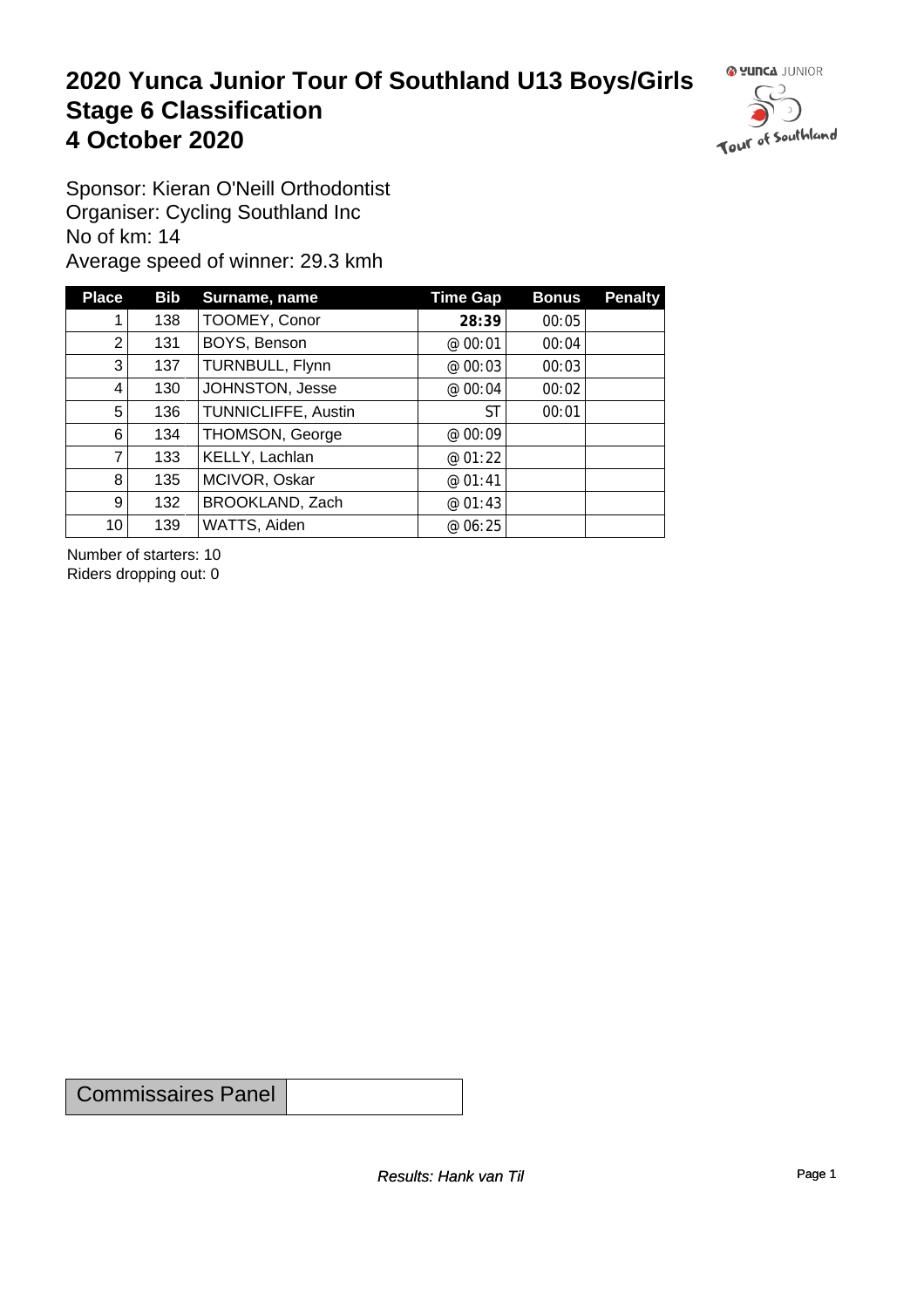## **2020 Yunca Junior Tour Of Southland U13 Boys/Girls General Classification (Stage 6)**<br>4 October 2020 **4 October 2020**

 $\circ$ 

Organiser: Cycling Southland Inc

| <b>Place</b> | <b>Bib</b> | Surname, name              | <b>Time Gap</b> |
|--------------|------------|----------------------------|-----------------|
|              | 137        | TURNBULL, Flynn            | 2:39:56         |
| 2            | 138        | TOOMEY, Conor              | @ 00:34         |
| 3            | 136        | <b>TUNNICLIFFE, Austin</b> | @ $01:27$       |
| 4            | 134        | THOMSON, George            | @ 01:33         |
| 5            | 131        | BOYS, Benson               | @ 02:32         |
| 6            | 130        | JOHNSTON, Jesse            | @ 02:36         |
| 7            | 132        | BROOKLAND, Zach            | @ 16:36         |
| 8            | 133        | KELLY, Lachlan             | @23:25          |
| 9            | 135        | MCIVOR, Oskar              | @ 28:53         |
| 10           | 139        | WATTS, Aiden               | @ 34:16         |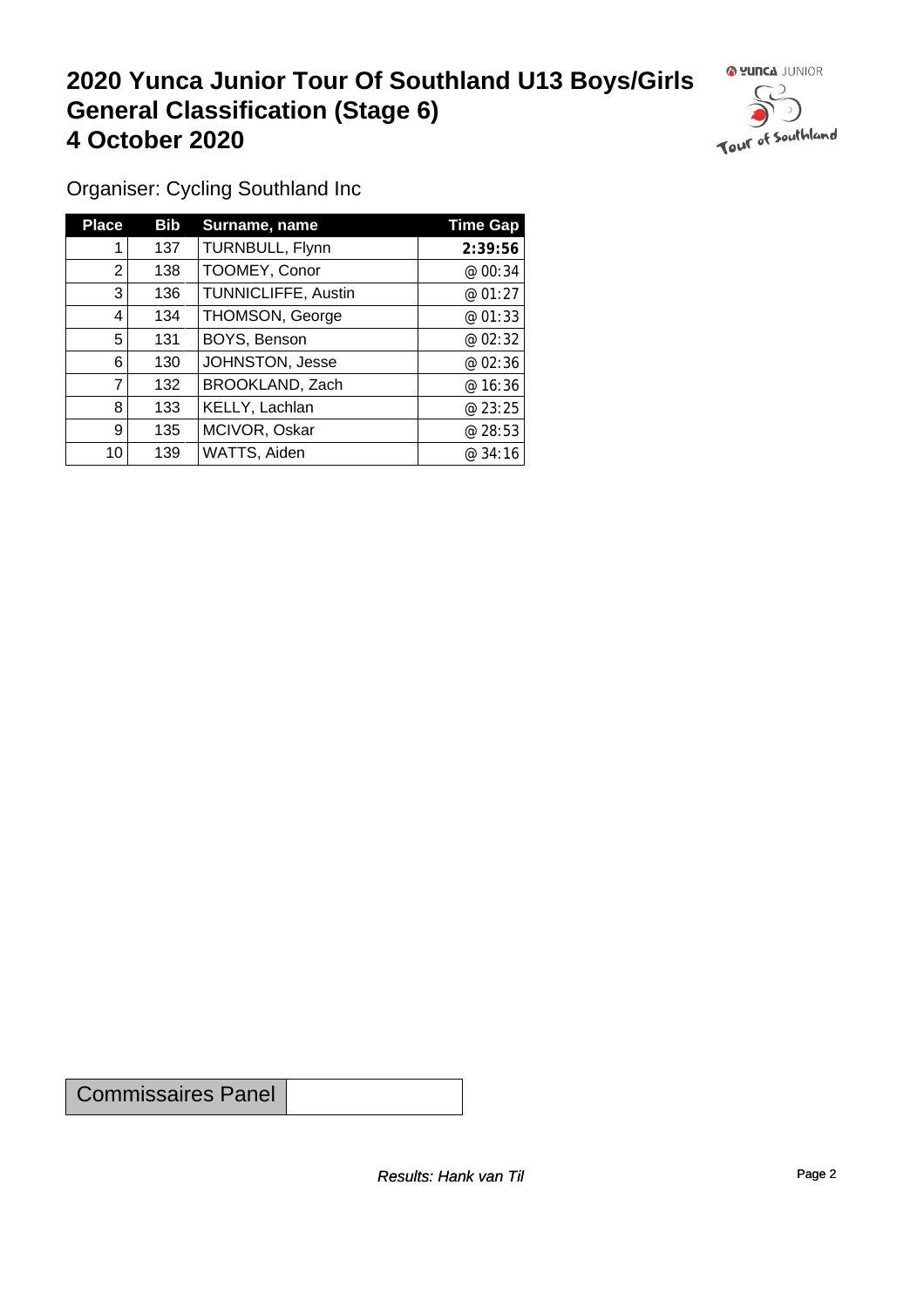### **2020 Yunca Junior Tour Of Southland U13 Boys/Girls Sprint Classification (Stage 6) 4 October 2020 19 Continued to the Continued Southland**



Organiser: Cycling Southland Inc

| <b>Place</b> | <b>Bib</b> | Surname, name              | <b>Points</b> |
|--------------|------------|----------------------------|---------------|
|              | 136        | <b>TUNNICLIFFE, Austin</b> | 14            |
| 2            | 133        | KELLY, Lachlan             | 6             |
| 3            | 138        | TOOMEY, Conor              | 5             |
| 4            | 137        | TURNBULL, Flynn            |               |
| 5            | 134        | THOMSON, George            | ⌒             |
| 6            | 131        | BOYS, Benson               |               |
|              | 130        | JOHNSTON, Jesse            | ⌒             |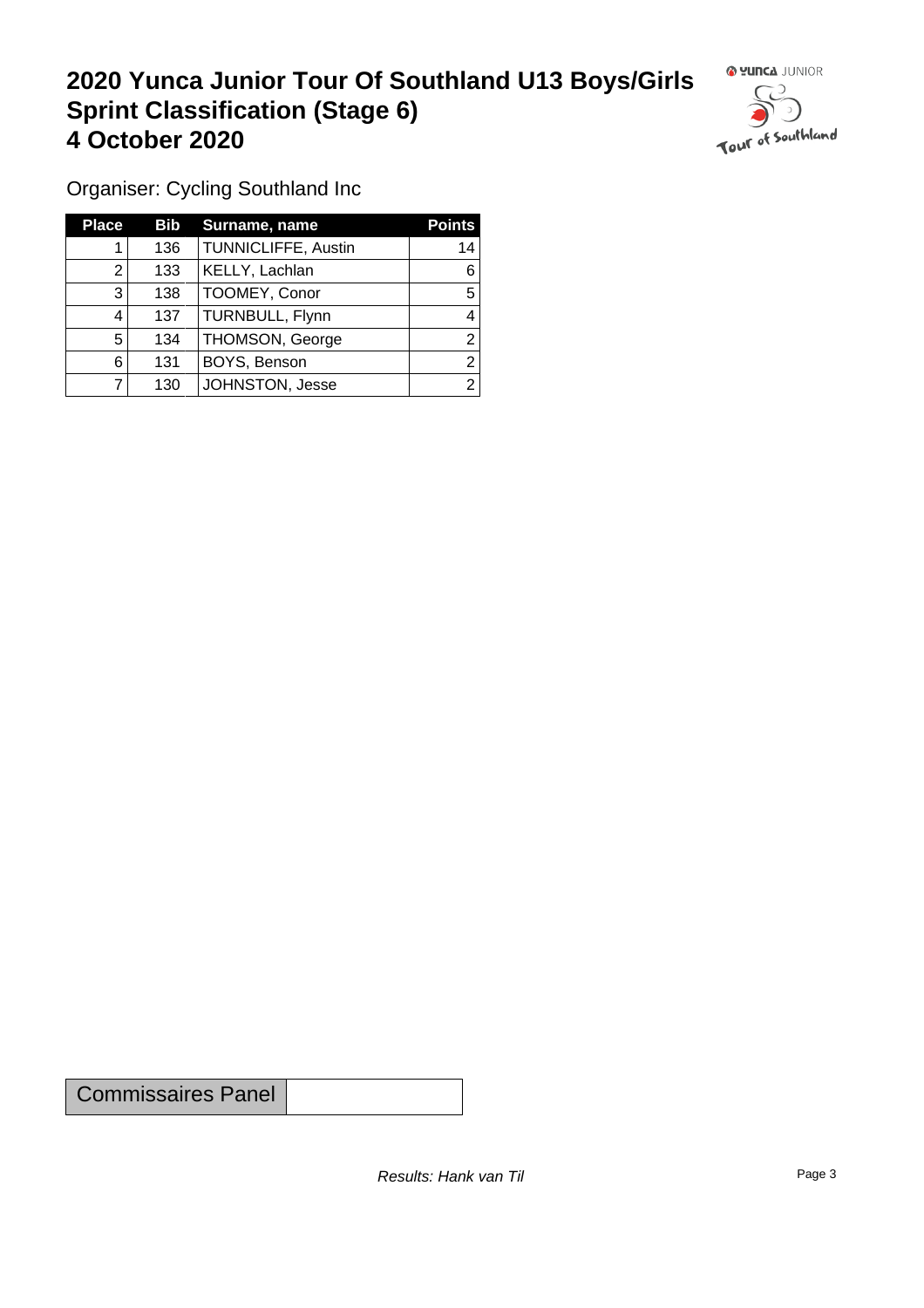### **2020 Yunca Junior Tour Of Southland U13 Boys/Girls KOM Classification (Stage 6) 4 October 2020**



Organiser: Cycling Southland Inc

| <b>Place</b> |     | <b>Bib</b> Surname, name | <b>Points</b> |
|--------------|-----|--------------------------|---------------|
|              | 137 | TURNBULL, Flynn          |               |
|              | 138 | TOOMEY, Conor            | 5             |
| 3            | 134 | <b>THOMSON, George</b>   | 5             |
|              | 130 | JOHNSTON, Jesse          |               |
| 5            | 136 | TUNNICLIFFE, Austin      |               |
| 6            | 131 | BOYS, Benson             | 3             |